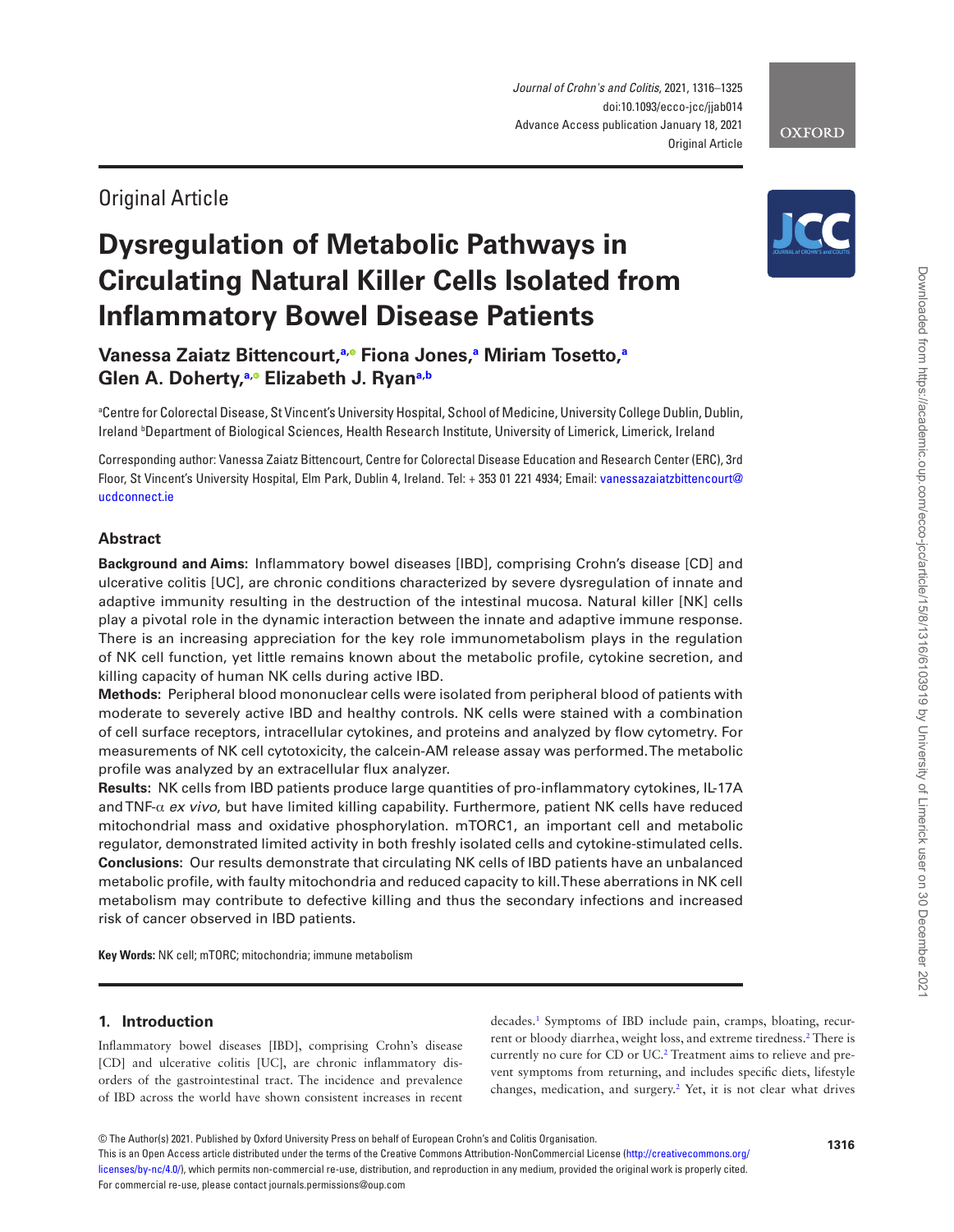the immune dysregulation underpinning IBD pathogenesis. While generally thought to involve the combination of intestinal microbiota and genetic susceptibility, we still do not fully understand the mechanisms behind the dysregulation of pro- and anti-inflammatory cytokines.<sup>[3](#page-8-2)</sup>

Natural killer [NK] cells are an essential component of anticancer and anti-viral immunity.[4](#page-8-3),[5](#page-8-4) More recently, a role for NK cells in the fight against bacterial and fungal infection has also been demonstrated.[6](#page-8-5)–[8](#page-8-6) NK cells have immunomodulatory properties *in vivo* during chronic inflammation and autoimmunity.[4,](#page-8-3)[9](#page-8-7),[10](#page-8-8) Their capacity for secreting pro-inflammatory cytokines such as TNF-α and IFN-γ mean NK cells are important drivers for the polarization and activation of other immune cells during inflammation.<sup>9</sup> Peripheral blood NK cells obtained from IBD patients have impaired killing capability and differential expression of killer cell immunoglobulin-like receptors [KIRs].<sup>11-[13](#page-8-10)</sup> Interestingly, the NK cell phenotype differs with location: gut-resident NK cells produce IFN-γ but are less cytotoxic and express lower levels of CD16 compared to cells in the peripheral blood[.9,](#page-8-7)[14](#page-8-11) Understanding how NK cells behave in the peripheral blood of IBD patients is important not only in terms of understanding cell defects in the course of disease, but may also inform new therapeutic approaches for these patients.<sup>15</sup>

Human peripheral blood NK cells can be functionally divided into two subsets based on the level of surface expression of CD56 [CD56<sup>dim</sup> and CD56<sup>bright</sup> cells].<sup>16</sup> Approximately 90% of human NK cells are accounted for by CD56<sup>dim</sup> cells.<sup>[16](#page-8-13)</sup> CD56<sup>dim</sup> cells are strongly cytotoxic and express high levels of CD16. CD56bright cells account for the remaining 10% of human NK cells in peripheral blood; these cells weakly express CD16, but express many cytokine receptors [e.g. IL2-R, IL-15-R, IL-12-R, IL-18-R, IL-21-R], and produce large quantities of cytokines and chemokines upon stimulation.[16](#page-8-13) Recently, it has been shown that these two NK cell populations can be distinguished by their metabolic profile.<sup>15,[17](#page-8-14)</sup> Cell metabolism is not only important for ATP production, an essential energy molecule for cell function, but has also been implicated as a fine-tune regulator of NK cell effector functions.[17](#page-8-14) After cytokine stimulation [e.g. IL-12 plus IL-15], CD56<sup>dim</sup> NK cells exhibit minimal metabolic activity as they are poised to kill target cells with high basal levels of cytotoxic granules, whereas cytokine stimulation promotes glucose uptake by CD56bright NK cells and increased mammalian target of rapamycin 1 [mTORC1] activity, an important protein kinase that upregulates NK cell metabolism.<sup>17</sup> This metabolic adaptation is necessary for CD56<sup>bright</sup> cells to produce large quantities of IFN- $\gamma$ .<sup>[17](#page-8-14)</sup> In other inflammatory diseases, such as rheumatoid arthritis and obesity, alterations in immunometabolism correlate with changes in immune cell phenotype and function[.18](#page-8-15) The metabolic profile of NK cells isolated from IBD patients during a flare is currently unknown, but it may be possible to manipulate this, offering a new avenue for therapeutic intervention.

In the present study, we investigated the phenotype, function, and metabolic status of NK cells isolated from peripheral blood of patients with active IBD and compared this with those of healthy controls. Our data show that patient NK cells have impaired cytotoxicity response, increased expression of IL-17 and TNF-α, and diminished cell metabolism compared to those obtained from healthy controls. Cytokine stimulation of NK cells of IBD patients results in reduced activation of mTORC1 and impaired IFN-γ production. We demonstrate that these NK cells have defective mitochondrial fitness, suggesting a link between metabolism and NK cell defects in IBD patients.

## **2. Methods**

#### 2.1. Patients

Patients with biopsy-proven CD or UC and healthy controls were recruited from a single tertiary referral center at the Centre for Colorectal Disease [CCD], St Vincent's University Hospital [SVUH]. Patients attending for routine clinical review with evidence of clinical disease activity were invited to participate  $[n = 53]$ . In addition, control samples were obtained from patients and volunteers without IBD (*n* = 47, mean age 37 years [range 25–67], 55% female and 45% male). Informed consent was obtained from all participants and the protocol was approved by the local research and ethics committee at SVUH. Active disease was defined using a validated clinical scoring system (Partial Mayo Score [PMS] > 3] [in UC]; or Harvey Bradshaw Index  $[HBI] > 5$ ] [in CD]) or evidence of disease activity on recent stool [fecal calprotectin] or endoscopic evaluation. Disease distribution and clinical characteristics are outlined in [Table 1.](#page-1-0) The majority of CD patients had an ileal or colonic disease location as defined by the Montreal classification. The majority of UC patients had left-sided or total colon [pancolitis] involvement of the disease. Mean HBI and PMS was 5 in both groups, indicating patients with active clinical disease. Fecal calprotectin was significantly elevated in both CD and UC groups with median levels of 605 and 1000 µg/g, respectively [normal < 15 µg/g].

The demographic and clinical characteristics of the analyzed patients are described in [Table 1.](#page-1-0)

#### 2.2. Cell isolation and cell culture

In total, 30 mL of blood was drawn into lithium-heparin tubes [BD Bioscience] and peripheral blood mononuclear cells [PBMCs]

<span id="page-1-0"></span>

|  | Table 1. Characteristics of patients included in the study |
|--|------------------------------------------------------------|
|--|------------------------------------------------------------|

| Characteristics             | CD                 | UC/IBD-U                       |
|-----------------------------|--------------------|--------------------------------|
| Number of patients          | $n = 27$           | $n = 26$ [IBD-U = 2]           |
| Age at assessment, years    | $39$ [18-63]       | $30.5$ [18-81]                 |
| [median, range]             |                    |                                |
| Sex [M/F]                   | 15/12              | 15/11                          |
| Disease extent <sup>a</sup> |                    |                                |
| L1                          | 12                 |                                |
| L2                          | $\overline{4}$     |                                |
| L <sub>3</sub>              | 10                 |                                |
| IA                          | $\overline{4}$     |                                |
| Perianal                    | 5                  |                                |
| Proctitis                   |                    | $\overline{2}$                 |
| Left sided                  |                    | 11                             |
| Pancolitis                  |                    | 13                             |
| HBI score, mean $\pm$ SD    | 4.74 [ $\pm 2.4$ ] |                                |
| PMS score, mean $\pm$ SD    |                    | 4.8 $\lbrack \pm 1.85 \rbrack$ |
| Therapy $[n]$               |                    |                                |
| $5-ASA$                     | $\overline{2}$     | 13                             |
| Steroids                    | 3                  | 8                              |
| <b>Biologics</b>            | 16                 | 13                             |
| Immunomodulators            | 3                  | 6                              |
| Prior IBD surgery           | 10                 | 1                              |
| Smoker                      | 6                  | $1$ [+3 EX]                    |
| Fecal calprotectin          | 605 [38-1000]      | 1000 [18-1118]                 |
| [FCP], µg/g, median [IQR]   |                    |                                |

HBI, Harvey Bradshaw Index; PMS, Partial Mayo Score; 5-ASA, 5-aminosalicylic acid; IQR, interquartile range.

a Montreal classification of CD [L1: ileal, L2: colonic, L3: ileocolonic, L4: upper gastrointestinal]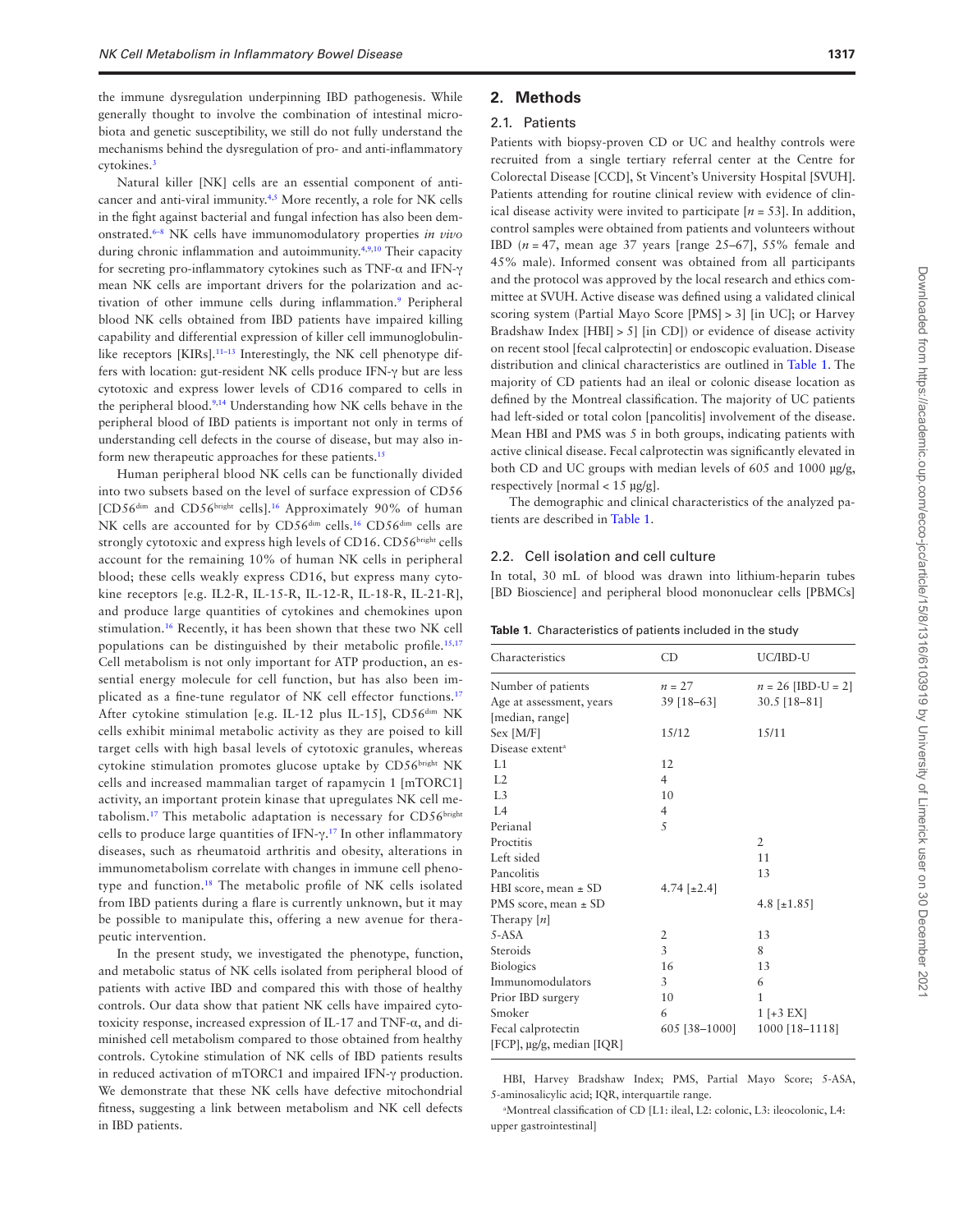were isolated by density gradient centrifugation using Lymphoprep [Axis-Shield]. For Seahorse extracellular flux experiments, NK cells were purified using the EasySep Human NK Cell Isolation Kit [STEMCELL Technologies] as per the manufacturer's instructions. Cell viability was assessed by trypan blue exclusion. For overnight cell stimulation experiments,  $2 \times 10^6$  cells/mL PBMCs were incubated at 37°C for 18 h in RPMI 1640 Glutamax medium [Gibco, Invitrogen] supplemented with 10% fetal calf serum and 1% penicillin/streptomycin [Invitrogen] and stimulated with IL-12 [30 ng/ mL] and IL-15 [100 ng/mL] [Miltenyi Biotec].

#### 2.3. Cytotoxicity assay

For measurements of NK cell cytotoxicity, the calcein-AM release assay was performed as previously described with minor changes.[19](#page-8-16) K562 target cells were stained with Calcein-AM [10 μM; BD Pharmingen] at 37°C in 5% CO<sub>2</sub> for 30 min. Calcein-AM-stained cells were thoroughly washed to remove excess dye. PBMCs and stained K562 cells were co-cultured in triplicate at an effector-totarget ratio [E:T] of 10:1 and 5:1. For maximum release [positive control], stained target cells were lysed with 10% Triton-X solution. Cells were incubated for 2 h at 37 $^{\circ}$ C in 5% CO<sub>2</sub>. After the incubation period, the cell plate was gently centrifuged, and supernatant was carefully aspirated and placed into a black 96-well plate, and calcein-AM fluorescence was measured by a FLUOstar OPTIMA Microplate Reader [BMG LABTECH]. When NK cells lyse target cells, the fluorescent dye is released into the supernatant. Therefore, fluorescence is proportional to the target cell killing calculated as follows:

$$
\frac{(\quad x - Spontaneous \quad release) \quad x \quad 100}{(Maximum \quad release - Spontenous \quad release)}
$$

#### 2.4. Flow cytometry

For surface staining, cells were washed and stained for 20 min at 4°C with saturating concentrations of the following antibodies: CD56 [REA196, NCAM 16.2], CD3 [SK7], CD71 [M-A172]; TRAIL [REA1113]; and NKG2D [1D11], 2B4 [C1.7], CD94 [REA113], NKp46 [9E2], NKp30 [P30-15], NKp44 [REA1163] [Miltenyi Biotech, BD Pharmingen or Biolegend]. For intracellular staining, stimulated cells were incubated for 3 h with the protein-transport inhibitor Brefeldin A [Biolegend] prior to staining. For fixation and permeabilization of the cells, the Cytofix/Cytoperm kit from BD Pharmingen was used according to the manufacturer's instructions. After fixation, cells were washed and stained for 30 min with IFN-γ [B27], Granzyme B [REA226], IL-17 [BL168], or TNF-α [Mab11] antibody. For the phospho-S6 ribosomal protein staining, freshly isolated PBMCs were washed in FACS buffer and stained for 20 min for surface staining [CD56 and CD3]. After being washed again, cells were fixed and permeabilized. Cells were incubated with anti-phospho-S6 ribosomal protein Ser 235/236 [Cell Signaling Technologies] for 30 min at 4°C. Live cells were gated according to their forward scatter area [FSC-A] and side scatter area [SSC-A]; single cells were gated according to their forward scatter width [FSC-W] and FSC-A; and NK cells were identified as CD56<sup>+</sup> CD3<sup>-</sup> cells. Samples were acquired via a FACS Canto II [Becton Dickinson] and analyzed by FlowJo software [TreeStar].

#### 2.5. Metabolism analysis

Measurement of cellular bioenergetics [respiratory activity] was performed using the Seahorse extracellular flux analyzer [Agilent]. The metabolic profiles of freshly isolated NK cells from IBD patients and controls were assessed using the XFp Seahorse analyzer. In brief,  $3 \times 10^5$  purified NK cells were allowed to adhere to an eight-well XF cell culture microplate [Seahorse Biosciences] coated with Cell-Tak [Corning]. Sequential measurements of oxygen consumption rate [OCR, representative of OXPHOS] and extracellular acidification rate [ECAR, representative of glycolysis] were made after the addition of the inhibitors oligomycin [2 µM, ATP synthase blocker, used to measure ATP turnover and to determine proton leak], carbonyl cyanide-4-[trifluoromethoxy] phenylhydrazone [FCCP, 0.5 µM, a mitochondria uncoupler, which allows calculation of the maximum respiratory capacity], rotenone [100 nM, inhibitor of mitochondrial complex I] plus antimycin A [4 µM, inhibitor of mitochondrial complex III] were used to measure non-mitochondrial respiration and 2-deoxyglucose [2DG, 30 mM, a glycolysis inhibitor, which provides a baseline ECAR measurement]. This allowed calculation of basal mitochondrial respiration, maximal mitochondrial respiration, ATP synthesis, basal glycolysis, glycolytic capacity, and OCR/ECAR ratio.

## 2.6. Mitochondria mass and mitochondria membrane potential

Mitochondrial mass was measured via staining of cells for 30 min with MitoTracker Green [100 nM; ThermoFisher] and mitochondria membrane potential analysis was performed by staining cells with TMRM [tetramethylrhodamine, methyl ester, 0.1 µM; ThermoFisher] for 30 min. After washing, cells were stained with surface markers [CD56 and CD3] and live-dead aqua dye was used to exclude dead cells [ThermoFisher].

#### 2.7. Statistical analysis

GraphPad Prism 8.00 [GraphPad Software] was used for statistical analysis. Unpaired, non-parametric data were compared using the Mann–Whitney test. Two-way ANOVA with multiple comparisons was performed when more than two data sets were being compared.

## **3. Results**

## 3.1. NK cells from IBD patients have impaired killing capability and abnormal phenotype

We analyzed the percentage of CD56bright and CD56<sup>dim</sup> NK cells in the peripheral blood of IBD patients and healthy controls. We did not observe a significant difference in CD56<sup>bright</sup> cells [mean 7.4% control vs  $6.02\%$  patient,  $p = 0.2$ ] or CD56<sup>dim</sup> cells [mean 88.98%] control vs 90.57% patient,  $p = 0.3$ ] [\[Supplementary Figure 1A](http://academic.oup.com/ecco-jcc/article-lookup/doi/10.1093/ecco-jcc/jjab014#supplementary-data)]. To determine NK cell killing efficiency, we challenged NK cells from patients and healthy controls against the K562 cell line. We found that NK cells obtained from IBD patients have defects in cellular cytotoxicity, as they were unable to kill K562 cells at two different effector to target cell ratios [\[Figure 1A\]](#page-3-0). This is in line with previous reports by others.[11](#page-8-9)[,20](#page-8-17) However, we found no significant difference in levels of granzyme B expressed by NK cells when comparing IBD patients to controls [\[Figure 1B\]](#page-3-0).

NK cells are an important source of IFN-γ. [4,](#page-8-3)[5,](#page-8-4)[21](#page-8-18)[,22](#page-8-19) We observed no difference in basal levels of IFN-γ production [data not shown] when we compared NK cells isolated from IBD patients and controls. To determine if NK cells from IBD patients have defects in the production of IFN-γ in response to stimulation, cells obtained from patients and controls were incubated overnight in the presence of IL-12 and IL-15. This cytokine stimulus induced IFN-γ expression by NK cells isolated from both patients and controls. However, we noted that CD56bright NK cells of IBD patients produced significantly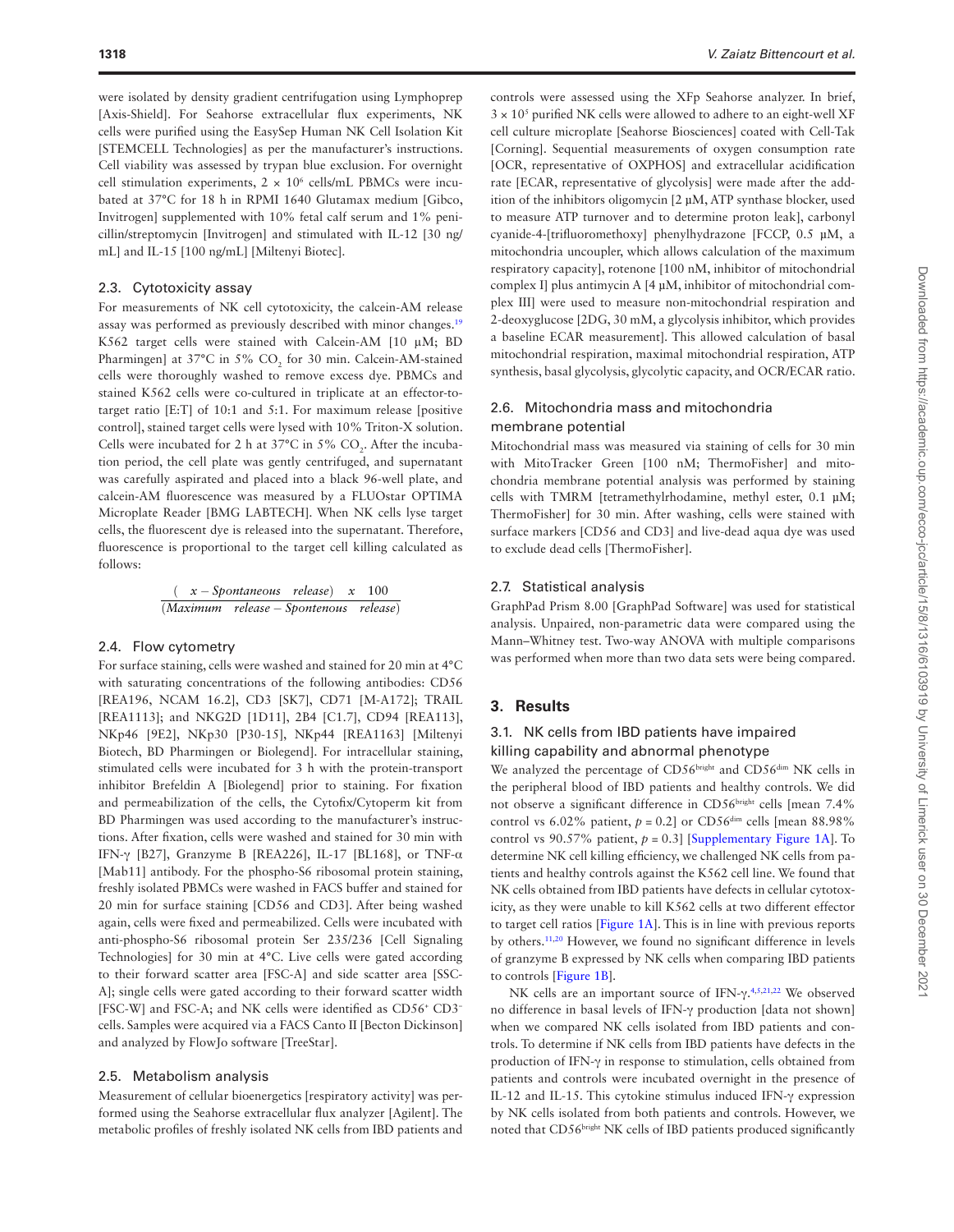

<span id="page-3-0"></span>**Figure 1.** NK cells from IBD patients have cytotoxic defects and altered phenotype. [A] Different effector to target [E:T] ratios of freshly isolated PBMCs from IBD patients and controls were incubated with K562 cells stained with Calcein-AM. Cytotoxicity was detected by quantification of fluorescence released in the media. Left: E:T ratio of 5:1; right: E:T ratio of 10:1 [*n* = 4–6]. [B] Flow-cytometry analysis of the production of granzyme B (mean fluorescence intensity [MFI]) of freshly isolated CD56bright cells and CD56dim cells from patients and controls [*n* = 12–16]. [C] Frequency and expression [MFI] of IFN-γ on CD56bright cells [left panel] or CD56<sup>dim</sup> cells [right panel] from patients and controls left unstimulated or stimulated for 18 h with IL-12 plus IL-15 cytokine combination [*n* = 14]. [D] Expression [MFI] of IL-17A [upper panel] and frequency [lower panel] of CD56<sup>bright</sup> and CD56<sup>dim</sup> cells of patients and controls [*n* = 17]. [E] Expression [MFI] of TNF-α [upper panel] and frequency [lower panel] of CD56bright and CD56<sup>dim</sup> cells of patients and controls [*n* = 11]. [F] Frequency of CD71 expression on CD56bright cells and CD56<sup>dim</sup> cells of patients and controls [n = 13]. Bars show the average value ± SEM. Samples were compared using a Student *t* test or two-way ANOVA as appropriate. \**p* < 0.05, \*\**p* < 0.01, \*\*\**p* < 0.001.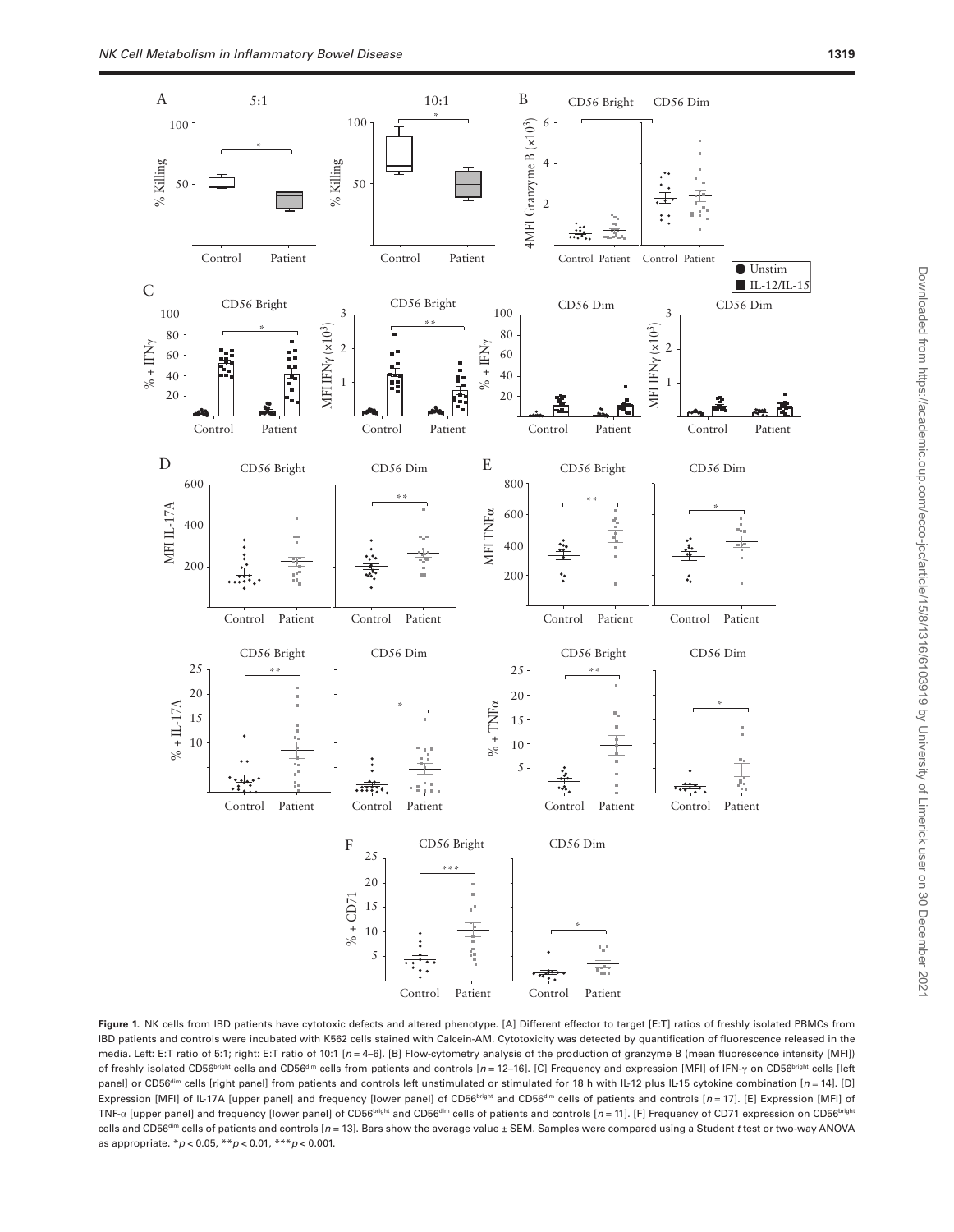lower levels of IFN-γ compared to those of healthy controls [\[Figure](#page-3-0) [1C](#page-3-0); [Supplementary Figure 1B\]](http://academic.oup.com/ecco-jcc/article-lookup/doi/10.1093/ecco-jcc/jjab014#supplementary-data).

Next, we investigated if NK cell expression of the proinflammatory cytokines IL-17A and TNF-α differs between patients and controls as both have been implicated in the pathogenesis of IBD.<sup>23</sup> IBD patient NK cells [both CD56bright and CD56<sup>dim</sup>] had significantly increased expression of both IL-17A and TNF-α [\[Figure](#page-3-0) [1D](#page-3-0), [E\]](#page-3-0).

We further evaluated the phenotype of NK cells freshly isolated from peripheral blood of IBD patients. NK cells possess various surface receptors that activate or inhibit NK cell function and cytotoxicity. A balance between these receptors is required to maintain NK cell tolerance toward normal cells. We found that the frequency and/or expression of many surface receptors related to activation of NK cell function such as TRAIL, NKG2D, 2B4 [CD244], NKp46, NKp30, NKp44, or inhibition-like CD94 were similar when we compared the patients and controls in our cohort [[Supplementary](http://academic.oup.com/ecco-jcc/article-lookup/doi/10.1093/ecco-jcc/jjab014#supplementary-data) [Figure 2A–G\]](http://academic.oup.com/ecco-jcc/article-lookup/doi/10.1093/ecco-jcc/jjab014#supplementary-data).

Anemia is a common extraintestinal manifestation of IBD patients and lymphocytes require iron uptake for their immune cell functions[.24,](#page-8-21)[25](#page-8-22) We therefore analyzed the expression of CD71, the transferrin receptor which is highly expressed on activated NK cells.<sup>17,26</sup> Interestingly, we found that both CD56<sup>bright</sup> and CD56<sup>dim</sup> cells from patients have increased basal expression of CD71 compared to controls [\[Figure 1F](#page-3-0)].

Collectively, these findings show that IBD patient NK cells have reduced cytotoxicity and a dysregulated pattern of cytokine secretion, reduced IFN-γ production, but elevated TNF-α and IL-17A. CD71 in NK cells is regulated by  $mTORC1$ ,<sup>17</sup> so we hypothesized that NK cells from IBD patients may have disrupted metabolic signaling.

### 3.2. NK cells from IBD patients have dysregulated mTORC1 activity

The protein kinase mTORC1 is required for optimal NK cell cytotox-icity and cytokine production.<sup>17,[22,](#page-8-19)[27](#page-8-24)</sup> Given the defects we observed in patient NK cells [[Figure 1](#page-3-0)], we investigated mTORC1 activity in these cells by measuring phosphorylation of S6 protein [pS6], a downstream target of mTORC1 signaling. [Figure 2](#page-4-0) shows that freshly isolated NK cells from IBD patients have significantly elevated basal levels of mTORC1 activity compared to those of healthy controls. pS6 levels were significantly elevated in both CD56<sup>dim</sup> and CD56<sup>bright</sup> cells of IBD patients [\[Figure 2A,](#page-4-0) [B\]](#page-4-0). Following overnight culture in the presence of IL-12 and IL-15, healthy control CD56bright NK cells had significantly upregulated levels of pS6 compared to patient cells [[Figure 2C](#page-4-0) left panel]. Though IBD CD56dim NK cells have elevated basal pS6 levels, this was not further augmented following *in vitro* cytokine stimulation [[Figure 2C](#page-4-0) right panel]. Our data showing differences in IBD patients and controls in NK cell expression of pS6 suggest that NK cells from IBD patients have aberrant mTORC1 activity and altered responses to cytokine stimulation.

### 3.3. NK cells from IBD patients have defective metabolism

We have demonstrated that NK cells isolated from IBD patients have impaired killing, dysregulated cytokine production, and altered mTORC1 activity. Therefore, we investigated whether peripheral blood NK cells from IBD patients have a different metabolic profile compared to healthy controls. To investigate metabolic changes, NK cells were freshly purified from PBMCs and glucose metabolism was assessed before or after injections of oligomycin, FCCP, antimycin A, and 2-DG, which are specific inhibitors of mitochondria function



<span id="page-4-0"></span>**Figure 2.** Impaired mTORC1 activity in NK cells from IBD patients. Freshly isolated PBMCs were analysed for pS6 levels by intracellular flow cytometry staining. [A,B] Representative histogram [A] and collective data [B] are shown for NK cells stratified into CD56<sup>bright</sup> and CD56<sup>dim</sup> cells [n = 15]. [C] PBMCs were stimulated for 18 h with IL-12 plus IL-15 or left unstimulated. Cells were then analyzed for pS6 levels by intracellular flow cytometry staining. NK cells were stratified into CD56bright [right panel] and CD56dim cells [left panel]. Bars show the average value ± SEM. Samples were compared using a Student *t* test or two-way ANOVA as appropriate. \**p* < 0.05, \*\**p* < 0.01, \*\*\**p* < 0.001.

or glycolysis. Our data show that NK cells from IBD patients have a significant decrease in OXPHOS [basal respiration] and no significant changes in maximal respiration when compared to controls [[Figure 3A](#page-5-0), [C](#page-5-0), [D\]](#page-5-0). Limited respiration correlated with diminished ATP production under basal conditions [[Figure 3E\]](#page-5-0). No significant differences in basal glycolysis and glycolytic capacity were observed [[Figure 3B,](#page-5-0) [F,](#page-5-0) [G\].](#page-5-0) In addition to the defects observed in OXPHOS, our data indicate that IBD NK cells have an altered balance between OXPHOS and the glycolysis pathways [[Figure 3H](#page-5-0)]. Together, these metabolic analyses suggest that NK cells from IBD patients rely mostly on glycolysis rather than mitochondrial respiration, indicating a distinct NK cell bioenergetic program in IBD.

## 3.4. Defective mitochondria activity in NK cells from patients with IBD

As NK cells from IBD patients displayed significant defects in OXPHOS, we further investigated the properties of mitochondria in CD56bright and CD56<sup>dim</sup> NK cells from these patients. In line with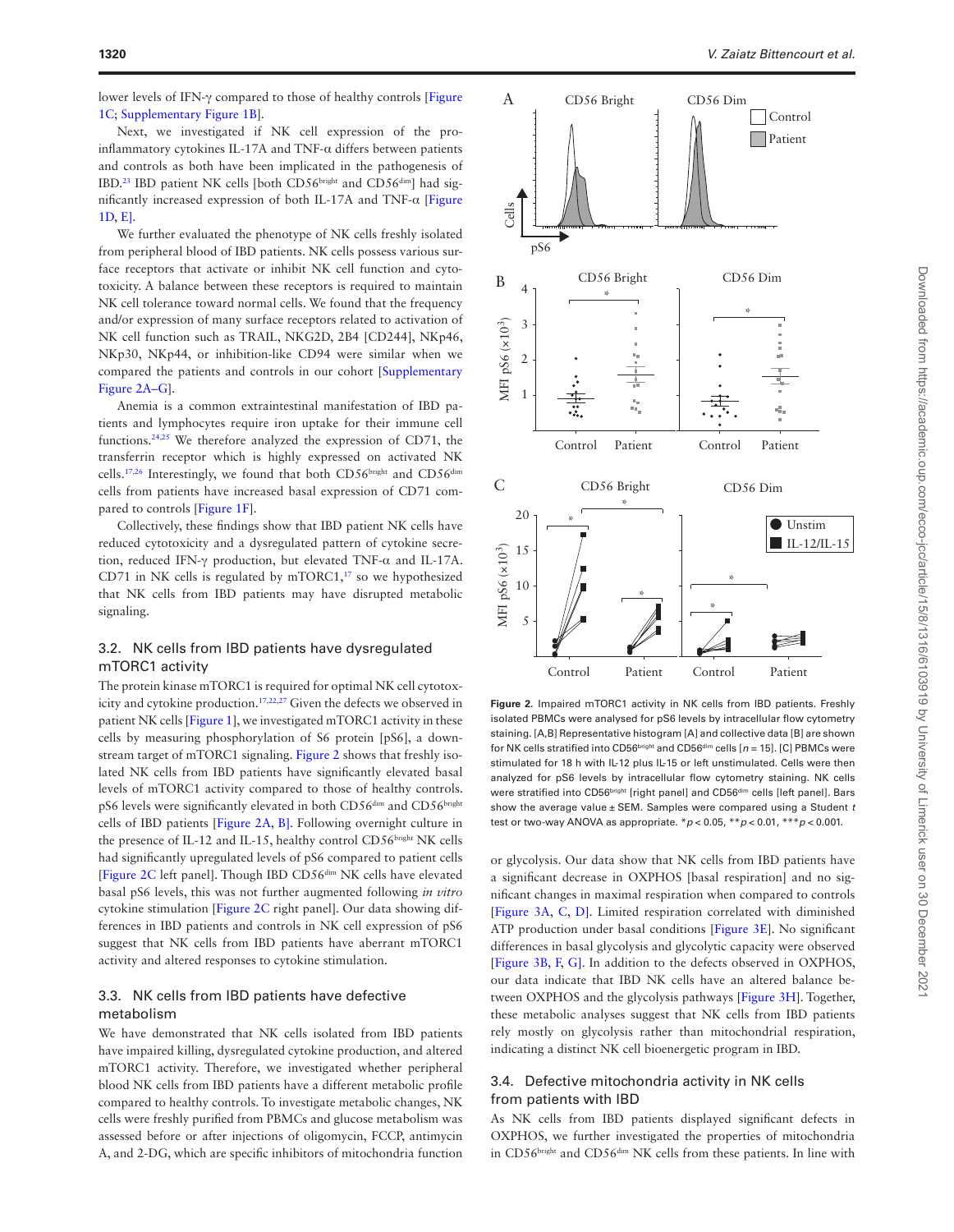

<span id="page-5-0"></span>Figure 3. NK cells from IBD patients have an abnormal metabolic profile. PBMCs were freshly isolated from IBD patients [two patients with CD, one patient with UC and one patient with IBD-unclassified] or controls, and NK cells were purified. Detailed metabolic analysis was performed using the Seahorse extracellular flux analyzer. [A,B] Representative traces for the oxygen consumption rate [OCR] and extracellular acidification rate [ECAR]. [C–H] Pooled data for OXPHOS [C], maximal respiration [D], ATP production [E], glycolysis [F], glycolytic capacity [G], and OCR and ECAR ratio [H] [*n* = 4]. Bars show the average value ± SEM. Samples were compared using a Student *t* test. \**p* < 0.05.

the defects in OXPHOS, freshly isolated NK cells from IBD patients show decreased mitochondrial mass [as indicated by MitoTracker Green staining; [Figure 4A](#page-6-0)], while no significant differences were observed in mitochondrial membrane potential [as indicated by TMRM staining; [Figure 4B\]](#page-6-0). Overnight culture of NK cells with IL-12 and IL-15 revealed important differences in mitochondrial mass and membrane potential between IBD patients and controls. CD56bright NK cells significantly upregulate their mitochondria mass and polarization compared to CD56<sup>dim</sup> NK cells [\[Figure 4C](#page-6-0), [D\]](#page-6-0). When we compared the changes in the properties of mitochondria between NK cells from patients and controls, we observed that CD56bright NK cells from IBD patients have impaired upregulation of mitochondria mass and membrane potential in response to cytokine stimulation [[Figure 4C](#page-6-0), [D\].](#page-6-0) Together, these data indicate significant defects in the mitochondria of patient-derived NK cells, which have reduced mass and do not alter their membrane potential in response to cytokine signals.

#### **4. Discussion**

NK cells are key immune cells in the fight against infection and cancer. They can directly kill pathogens as well as modulate the innate and adaptive immune response.[15](#page-8-12) The exact role of NK cells in the pathogenesis of IBD is not clear. In the inflamed gut tissue of IBD patients, NK cells are normally described as innate lymphoid cells [ILCs] and are recognized as inflammation promoters with a distinct phenotype and cell lineage origin compared to the NK cells found in peripheral blood or other solid organs.<sup>[9](#page-8-7)[,14,](#page-8-11)[28](#page-8-25)</sup> In the present study, we focus on investigating metabolic and phenotypic alterations of circulating NK cells, also termed conventional NK cells.[14](#page-8-11)

We now understand that immunity and metabolism are inextricably linked. Referred to as immunometabolism, this growing scientific field aims to investigate changes in metabolic pathways associated with specific cell behaviors and how these changes can be targeted to regulate immune cell function and potentially treat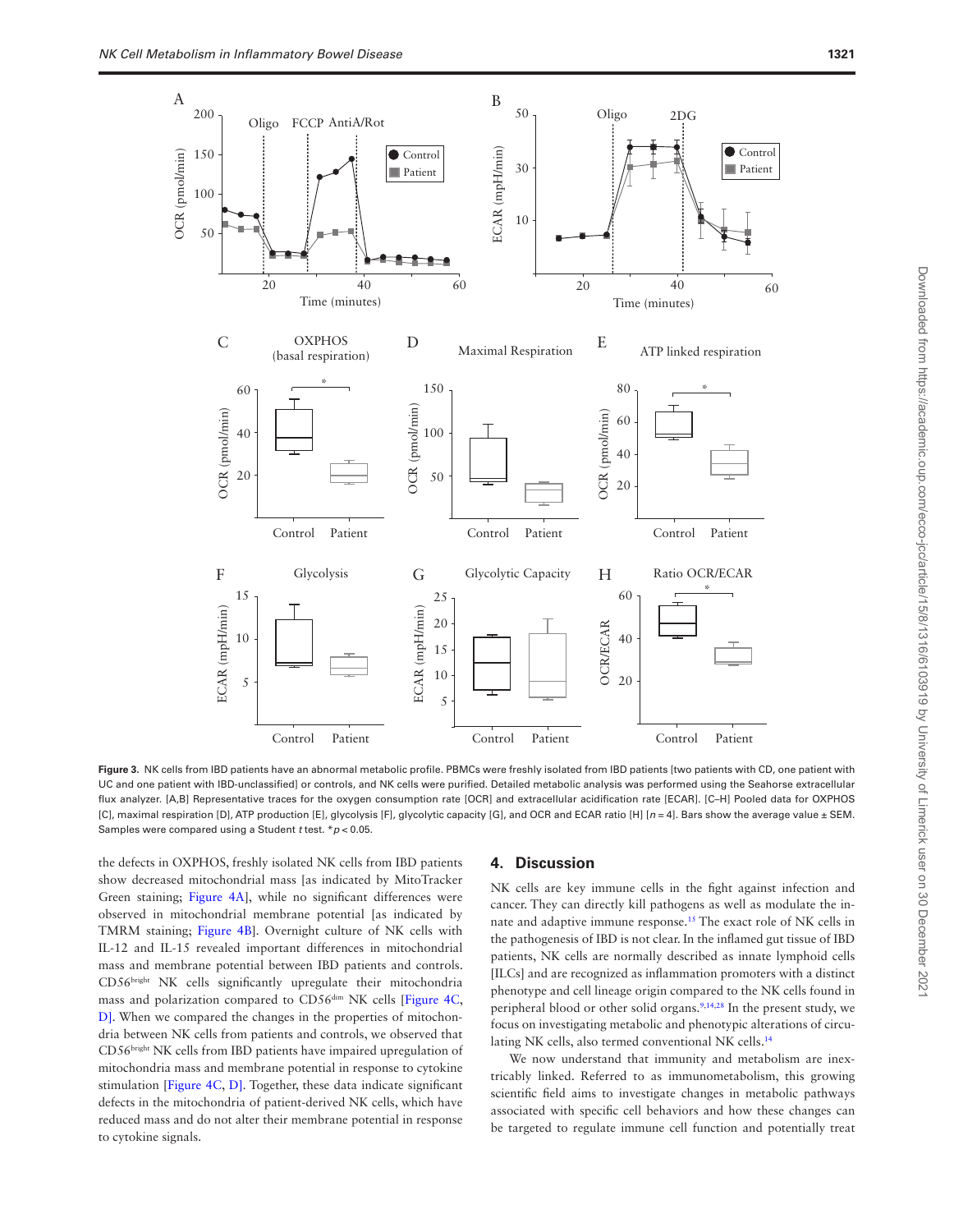

<span id="page-6-0"></span>Figure 4. Mitochondria from NK cells of IBD patients have inadequate mitochondria activity. Freshly isolated PBMCs from patients and healthy donors were stained with MitoTracker Green [100 nM] and TMRM [100 nM] for 30 min and analysed by flow cytometry. [A] Representative histogram [left panel] and pooled data of NK cells stratified into CD56<sup>bright</sup> and CD56<sup>dim</sup> cells stained with MitoTracker Green [n = 11]. [B] Representative histogram [left panel] and pooled data of NK cells stratified into CD56bright and CD56<sup>dim</sup> cells stained with TMRM [n = 10]. [C,D] PBMCs were stimulated for 18 h with IL-12 plus IL-15 or left unstimulated. Cells were then analyzed for mitochondria activity by flow cytometry staining. [C] NK cells were stratified into CD56<sup>bright</sup> [right panel] and CD56<sup>dim</sup> cells [left panel] and MitoTracker Green intensity was detected [n = 12]. [D] NK cells were stratified into CD56biright [right panel] and CD56<sup>dim</sup> cells [left panel] and the expression of TMRM was determined [*n* = 8]. Bars show the average value ± SEM. Samples were compared using a Student *t* test or two-way ANOVA as appropriate. \**p* < 0.05, \*\**p* < 0.01, \*\*\**p* < 0.001.

a variety of diseases[.18](#page-8-15) Our study, which clearly demonstrates defects in NK cell immunometabolism in IBD patients, highlights the urgent need to further explore metabolic defects of different cell types in IBD patients to clarify if this may be a future therapeutic avenue. For instance, methotrexate, which is sometimes used to treat CD, limits immune cell function through regulation of cell metabolism signaling and nucleotide synthesis.[18](#page-8-15) Drugs limiting immune cell metabolism may be beneficial to control a flare, but persistent metabolic inhibition may favor secondary infections or even cancer development[.29](#page-8-26)

In our study, we investigated the two main NK cell subpopulations found in the peripheral blood of humans: CD56bright and CD56dim cells[.15](#page-8-12) Our aim was to investigate NK cells in the circulation of IBD patients with active disease based on HBI/PMS score values and to detect cytotoxic, phenotypic, and metabolic alterations. Peripheral blood-derived NK cells of IBD patients have defective cytotoxicity effector function.<sup>11[,20,](#page-8-17)[30](#page-8-27)</sup> To kill K562 cells, NK cells require direct contact, microtubule-organizing center [MTOC] formation, and proper lysosome polarization.[31,](#page-8-28)[32](#page-8-29) In line with previous studies on freshly isolated cells, we observed that cells from the peripheral blood of IBD patients were unable to kill K562 cells when compared to controls, despite expressing normal levels of granzyme B[.11,](#page-8-9)[20](#page-8-17)[,30](#page-8-27) We also observed significant defects in mitochondria function and ATP production in patient-derived NK cells which could be related to defective killing, as mitochondria clustering and microtubule network relocation together with MTOC towards the immune synapse are required for effective target cell killing[.31,](#page-8-28)[33](#page-8-30)[–35](#page-8-31)

We found that peripheral blood NK cells isolated from IBD patients had elevated basal expression of the transferrin receptor CD71 and increased IL-17 and TNF-α production but diminished IFN-γ expression after cytokine stimulation. Reduced IFN-γ production but increased expression of other pro-inflammatory cytokines supports the hypothesis that these cells are receiving signals, probably factors circulating in the serum of patients, supporting NK cell dysregulation.[11](#page-8-9) We focus on IFN-γ production by NK cells in response to a combination of IL-12/IL-15, cytokines derived from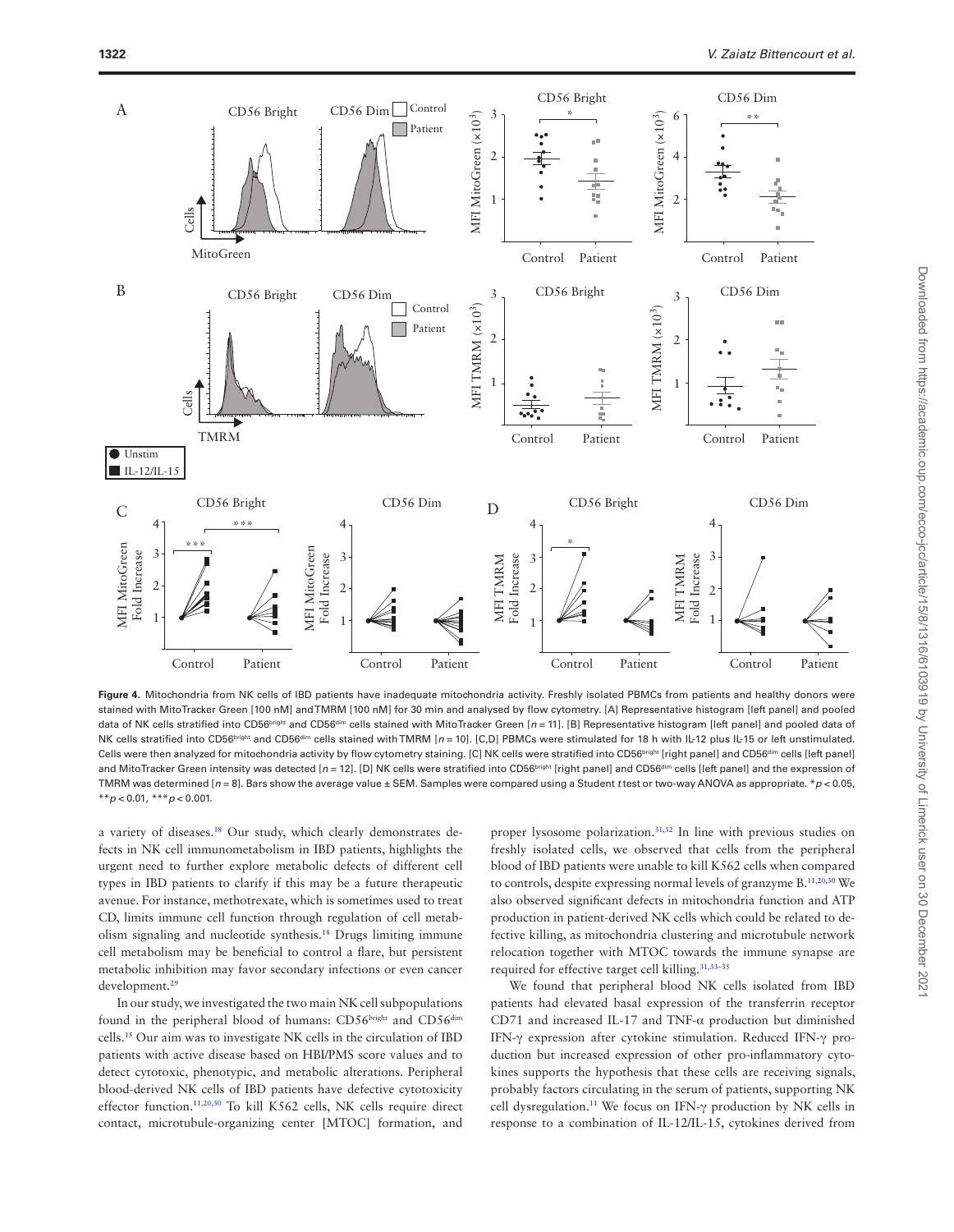innate immune cells which are normally used to activate human NK cells *in vitro*. Studies exploring IFN-γ production by NK cells isolated from IBD patients with different cytokines have reported different results. Liu *et al*. demonstrated that IL-21R-positive NK cells were significantly increased in the peripheral blood of IBD patients and produce high levels of IFN-γ and TNF-α after IL-21 stimulation[.36](#page-8-32) Although IL-21 and IL-15 share the β chain of the IL-15 receptor, IL-21 phosphorylates different signaling pathways and promotes an increase in NK cell IFN-γ production whereas, in contrast to IL-15, it has no impact on NK cell viability.[37](#page-8-33) The impact of IL-21 on NK cell metabolism is not clear, and IL-21 also has a complex role in promoting and regulating intestinal inflammation that should be investigated and tackled with care.<sup>38,39</sup> It would be necessary to further investigate the impact of different cytokines on metabolism and function of NK cells from IBD patients to support the discovery of novel targets to limit NK cell pro-inflammatory cytokine produc-tion in IBD.<sup>[13,](#page-8-10)[40](#page-9-0),[41](#page-9-1)</sup>

Efficient NK cell metabolism is necessary to meet the biosynthetic and energetic demands associated with large amounts of IFN-γ production upon activation− . [41](#page-9-1)[–43](#page-9-2) However, in our hands, patient-derived NK cells have reduced mitochondria mass and limited production of IFN-γ. This finding agrees with previous data indicating that OXPHOS is important for NK cell IFN-γ production[.17](#page-8-14) Limited production of IFN-γ by circulating NK cells is associated with increased cancer and infection risk, both of which are observed in IBD patients[.3](#page-8-2)[,8](#page-8-6)[,44](#page-9-3),[45](#page-9-4)

Molecular evidence of metabolic defects in NK cells and other lymphocytes isolated from IBD patients is lacking. Because of the large amounts of NK cells necessary for the metabolic analysis, precluding the stratification of CD56bright and CD56<sup>dim</sup> NK cells, the present results portray an overall change in NK cell metabolism. Our results demonstrate that NK cells from IBD patients together with their defective function also have abnormal metabolism[.46](#page-9-5) To complement the metabolic data, analyses of mitochondria mass and mitochondria polarization were performed. We found that NK cells from IBD patients rely on glycolysis while enduring limited mitochondria function. Freshly isolated patient NK cells demonstrated reduced mitochondrial mass. Upon cytokine stimulation, patient NK cells were incapable of increasing mitochondrial mass and polarizing adequately like control NK cells. An important observation in our data regarding the basic biology of NK cells was the difference in mitochondria behavior between CD56bright and CD56<sup>dim</sup> cells after cytokine stimulation. Mitochondria from CD56bright cells preferentially upregulated mitochondrial mass and polarization in response to cytokines when compared with CD56<sup>dim</sup> cells. These data are further supported by the knowledge that CD56bright cells are more metabolically active than CD56<sup>dim</sup> cells.<sup>17</sup>

Our data resemble, in some ways, the defects observed in NK cells and other lymphocytes during chronic inflammatory disease such as cancer, obesity and rheumatoid arthritis<sup>-</sup>.<sup>[21](#page-8-18)[,22,](#page-8-19)[47](#page-9-6)–49</sup> In these chronic diseases, NK cells are metabolically exhausted, and have aberrant mTORC1 signaling and impaired mitochondrial plasticity. These NK cell defects correlate with susceptibility to infection and reduced anti-tumor activity.[50](#page-9-8)

mTORC1 activity is regulated by growth factors, cellular energy, and stress.<sup>51</sup> Cytokine stimulation upregulates human NK cell mTORC1 activity, which is important for effector functions.[17](#page-8-14) Our data indicate that both CD56bright and CD56dim cells from IBD patients have elevated basal levels of mTORC1 activity, as determined by measuring phosphorylation of S6 protein. To further investigate

defects on mTORC1 signaling, patient and control NK cells were stimulated overnight with cytokines. Our data revealed that pS6 levels were reduced in NK cells from IBD patients. Patient CD56<sup>bright</sup> cells were unable to upregulate pS6 at the same magnitude as control CD56bright cells. Furthermore, after overnight incubation with IL-12/ IL-15, patient CD56dim cells still expressed higher levels of mTORC1 activity compared to controls. This aberrant mTORC1 activity is also observed in NK cells isolated from cancer patients and individuals with obesity. The precise reason for this is unknown, but one possible explanation is that accumulation of lipids in NK cells in-hibits mTORC1 signaling.<sup>[21](#page-8-18),22</sup> mTORC1 is known to regulate mitochondria function through control of translation and transcription of different metabolic genes such as PGC-1α, an important regulator of mitochondrial biogenesis and OXPHOS.<sup>51</sup> PGC-1 $\alpha$  is important for optimal NK cell effector functions and its expression may be al-tered in NK cells of IBD patients.<sup>[52](#page-9-10)</sup>

Our cohort included patients with active CD or UC who were receiving different medications, enabling an overall view of NK cell phenotype in IBD. Further investigation on the functional role of NK cells in IBD is necessary. NK cells from IBD patients with microbial dysbiosis and increased viral loads should also beinvestigated based on the importance of these cells in the elimination of pathogens.<sup>7,[53](#page-9-11)</sup> A larger cohort of CD and UC patients is essential to identify potential differences between NK cells of these two conditions that differ not only genetically but also in their inflammatory responses.<sup>[3](#page-8-2)</sup> Additionally, differences in the phenotype of NK cells isolated from treatment-naïve patients vs patients receiving a specific treatment will also give valuable information about the role of NK cells in IBD[.12](#page-8-37),[54](#page-9-12)

Although we observed no difference in NKG2D expression by NK cells isolated from the peripheral blood of IBD patients [[Supplementary Figure 2B](http://academic.oup.com/ecco-jcc/article-lookup/doi/10.1093/ecco-jcc/jjab014#supplementary-data)], an IBD treatment using anti-human NKG2D antibody is promising. Allez *et al*. observed significant patient improvement after week 12 of anti-NKG2D antibody treatment without significant adverse events.<sup>[55](#page-9-13)</sup> NKG2D is expressed by both T cells and innate lymphoid cells. NKG2D+ lymphocytes located in the inflamed gut correlate with inflammation, but most of these NKG2D-expressing cells seem to be CD8<sup>+</sup> T cells.<sup>56</sup> Investigations of NK cells in tissue have shown NKG2D expression to be highly variable, although some interesting correlations were found. For instance, increased expression of NKG2D by NK cells correlated to C-reactive protein.<sup>56</sup> A deeper understanding of NK cell biology in IBD may help progress the NKG2D antibody and other NK celltargeted therapies into the clinic.

In conclusion, we have demonstrated phenotypic and metabolic defects of NK cells isolated from the peripheral blood of IBD patients with active disease. Identifying novel ways to stratify ILCs from conventional NK cells in IBD research will support understanding of IBD pathogenesis and potential development of personalized therapies.[14](#page-8-11) Further understanding of the role of NK cells in IBD may yield new interventions to limit inflammation and problematic consequences in patients receiving long-term immunomodulatory treatments.<sup>[57](#page-9-15)</sup>

## **Funding**

This work was supported by AbbVie Newman Fellowship in Inflammatory Bowel Disease 2019 awarded to V.Z.B.

### **Conflict of Interest**

The authors have no financial conflicts of interest.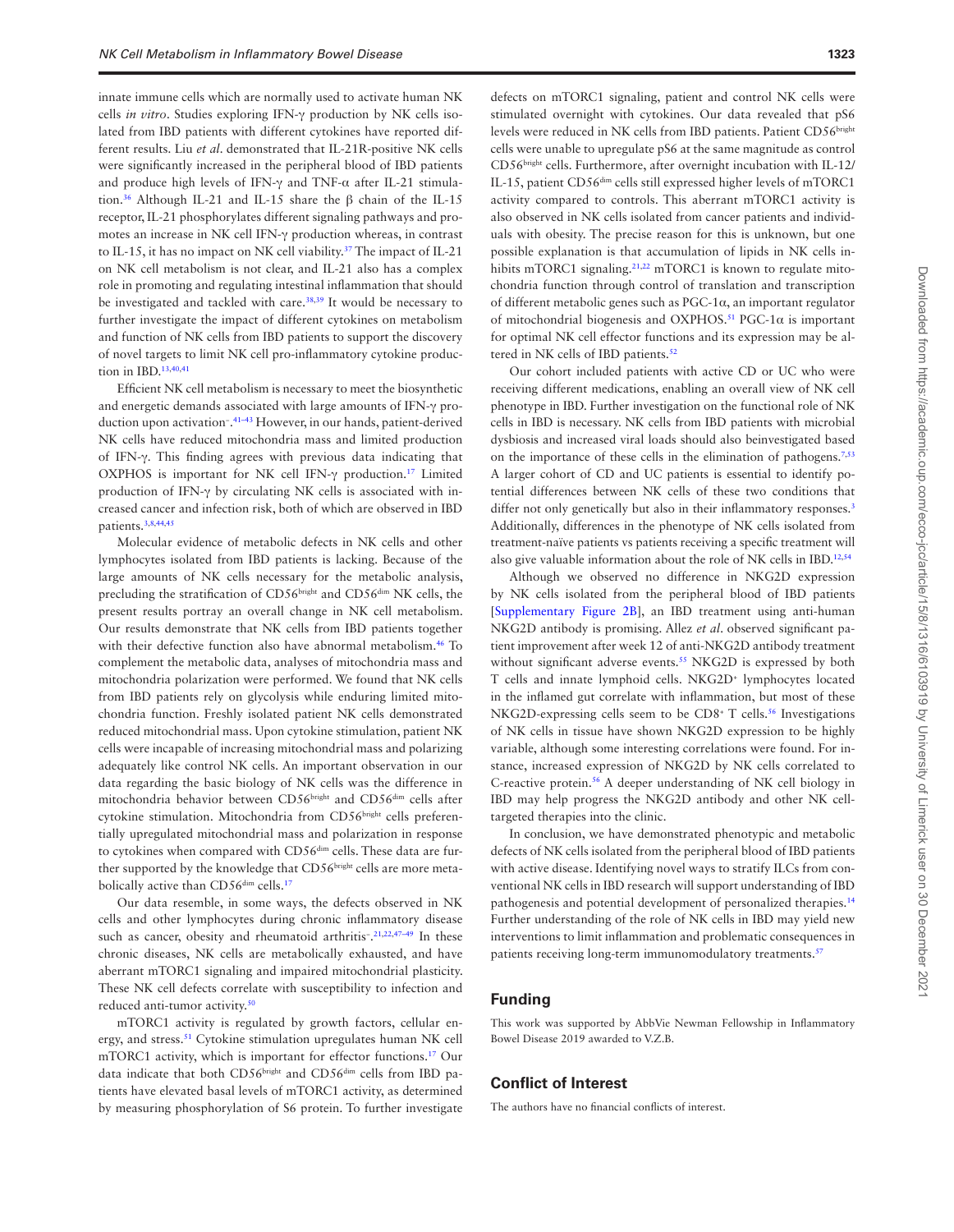## **Data Availability Statement**

The data underlying this article are available in the article and in its online [Supplementary Material](http://academic.oup.com/ecco-jcc/article-lookup/doi/10.1093/ecco-jcc/jjab014#supplementary-data).

#### **Acknowledgments**

We thank the subjects for donating the samples used in our study. We also thank Dr David Finlay and Dr Clair Gardiner for use of their facilities and the Extracellular Flux Analyzer at Trinity Biomedical Sciences Institute, Dublin, Ireland. Images from the Servier Medical ART database were used when making the graphical abstract.

## **Author Contributions**

V.Z.B.: experimental design, sample preparation, data collection, data acquisition, analysis and interpretation of the data, writing the first draft of the paper; F.J.: patient and control recruitment, article revision; M.T.: sample preparation, data collection; G.A.D.: patient and control recruitment, article revision, interpretation of the data; E.J.R.: article revision, interpretation of the data, study supervision.

### **Supplementary Data**

Supplementary data are available at *ECCO-JCC* online.

#### **References**

- <span id="page-8-0"></span>1. GBDIBD Collaborators. The global, regional, and national burden of inflammatory bowel disease in 195 countries and territories, 1990–2017: a systematic analysis for the global burden of disease study 2017. *Lancet Gastroenterol Hepatol* 2020;**5**:17–30.
- <span id="page-8-1"></span>2. Kaplan GG, Ng SC. Understanding and preventing the global increase of inflammatory bowel disease. *Gastroenterology* 2017;**152**:313–321.e2.
- <span id="page-8-2"></span>3. Loddo I, Romano C. Inflammatory bowel disease: genetics, epigenetics, and pathogenesis. *Front Immunol* 2015;**6**:551.
- <span id="page-8-3"></span>4. Zitti B, Bryceson YT. Natural killer cells in inflammation and autoimmunity. *Cytokine Growth Factor Rev* 2018;**42**:37–46.
- <span id="page-8-4"></span>5. Morvan MG, Lanier LL. NK cells and cancer: you can teach innate cells new tricks. *Nat Rev Cancer* 2016;**16**:7–19.
- <span id="page-8-5"></span>6. Esin S, Batoni G, Counoupas C, *et al*. Direct binding of human NK cell natural cytotoxicity receptor NKp44 to the surfaces of mycobacteria and other bacteria. *Infect Immun* 2008;**76**:1719–27.
- <span id="page-8-36"></span>7. Lam VC, Lanier LL. NK cells in host responses to viral infections. *Curr Opin Immunol* 2017;**44**:43–51.
- <span id="page-8-6"></span>8. Schmidt S, Tramsen L, Lehrnbecher T. Natural killer cells in antifungal immunity. *Front Immunol* 2017;**8**:1623.
- <span id="page-8-7"></span>9. Poggi A, Benelli R, Venè R, *et al*. Human gut-associated natural killer cells in health and disease. *Front Immunol* 2019;**10**:961.
- <span id="page-8-8"></span>10. Lees JR. Interferon gamma in autoimmunity: a complicated player on a complex stage. *Cytokine* 2015;**74**:18–26.
- <span id="page-8-9"></span>11. Giacomelli R, Passacantando A, Frieri G, *et al*. Circulating soluble factorinhibiting natural killer (NK) activity of fresh peripheral blood mononuclear cells (PBMC) from inflammatory bowel disease (IBD) patients. *Clin Exp Immunol* 1999;**115**:72–7.
- <span id="page-8-37"></span>12. Samarani S, Sagala P, Jantchou P, *et al*. Phenotypic and functional changes in peripheral blood natural killer cells in crohn disease patients. *Mediators Inflamm* 2020;**2020**:6401969.
- <span id="page-8-10"></span>13. Yadav PK, Chen C, Liu Z. Potential role of NK cells in the pathogenesis of inflammatory bowel disease. *J Biomed Biotechnol* 2011;**2011**:348530.
- <span id="page-8-11"></span>14. Goldberg R, Prescott N, Lord GM, MacDonald TT, Powell N. The unusual suspects–innate lymphoid cells as novel therapeutic targets in IBD. *Nat Rev Gastroenterol Hepatol* 2015;**12**:271–83.
- <span id="page-8-12"></span>15. O'Brien KL, Finlay DK. Immunometabolism and natural killer cell responses. *Nat Rev Immunol* 2019;**19**:282–90.
- <span id="page-8-13"></span>16. Abel AM, Yang C, Thakar MS, Malarkannan S. Natural killer cells: development, maturation, and clinical utilization. *Front Immunol* 2018;**9**:1869.
- <span id="page-8-14"></span>17. Keating SE, Zaiatz-Bittencourt V, Loftus RM, *et al*. Metabolic reprogramming supports IFN-γ production by CD56bright NK cells. *J Immunol* 2016;**196**:2552–60.
- <span id="page-8-15"></span>18. Pålsson-McDermott EM, O'Neill LAJ. Targeting immunometabolism as an anti-inflammatory strategy. *Cell Res* 2020;**30**:300–14.
- <span id="page-8-16"></span>19. Neri S, Mariani E, Meneghetti A, Cattini L, Facchini A. Calceinacetyoxymethyl cytotoxicity assay: standardization of a method allowing additional analyses on recovered effector cells and supernatants. *Clin Diagn Lab Immunol* 2001;**8**:1131–5.
- <span id="page-8-17"></span>20. Ginsburg CH, Dambrauskas JT, Ault KA, Falchuk ZM. Impaired natural killer cell activity in patients with inflammatory bowel disease: evidence for a qualitative defect. *Gastroenterology* 1983;**85**:846–51.
- <span id="page-8-18"></span>21. Tobin LM, Mavinkurve M, Carolan E, *et al*. Nk cells in childhood obesity are activated, metabolically stressed, and functionally deficient. *JCI Insight* 2017;**2**:e94939.
- <span id="page-8-19"></span>22. Michelet X, Dyck L, Hogan A, *et al*. Metabolic reprogramming of natural killer cells in obesity limits antitumor responses. *Nat Immunol* 2018;**19**:1330–40.
- <span id="page-8-20"></span>23. Neurath MF. Cytokines in inflammatory bowel disease. *Nat Rev Immunol* 2014;**14**:329–42.
- <span id="page-8-21"></span>24. Kaitha S, Bashir M, Ali T. Iron deficiency anemia in inflammatory bowel disease. *World J Gastrointest Pathophysiol* 2015;**6**:62–72.
- <span id="page-8-22"></span>25. Lo B. The requirement of iron transport for lymphocyte function. *Nat Genet* 2016;**48**:10–1.
- <span id="page-8-23"></span>26. Salzberger W, Martrus G, Bachmann K, *et al*. Tissue-resident NK cells differ in their expression profile of the nutrient transporters Glut1, CD98 and CD71. *PLoS One* 2018;**13**:e0201170.
- <span id="page-8-24"></span>27. Zaiatz-Bittencourt V, Finlay DK, Gardiner CM. Canonical TGF-β signaling pathway represses human NK cell metabolism. *J Immunol* 2018;**200**:3934–41.
- <span id="page-8-25"></span>28. Takayama T, Kamada N, Chinen H, *et al*. Imbalance of NKp44(+) NKp46(-) and NKp44(-)NKp46(+) natural killer cells in the intestinal mucosa of patients with Crohn's disease. *Gastroenterology* 2010;**139**:882– 92, 892.e1–3.
- <span id="page-8-26"></span>29. Patel CH, Leone RD, Horton MR, Powell JD. Targeting metabolism to regulate immune responses in autoimmunity and cancer. *Nat Rev Drug Discov* 2019;**18**:669–88.
- <span id="page-8-27"></span>30. Hirata I, Hayashi K, Asada S, Miyoshi H, Iwakoshi K, Ohshiba S. Alteration of natural killer cell subsets (two color analysis) and their activity in peripheral blood in inflammatory bowel disease. *Bull Osaka Med Coll* 1990;**36**:47–55.
- <span id="page-8-28"></span>31. Carpen O, Virtanen I, Saksela E. Ultrastructure of human natural killer cells: nature of the cytolytic contacts in relation to cellular secretion. *J Immunol* 1982;**128**:2691–7.
- <span id="page-8-29"></span>32. Topham NJ, Hewitt EW. Natural killer cell cytotoxicity: how do they pull the trigger? *Immunology* 2009;**128**:7–15.
- <span id="page-8-30"></span>33. Abarca-Rojano E, Muñiz-Hernández S, Moreno-Altamirano MM, Mondragón-Flores R, Enriquez-Rincón F, Sánchez-García FJ. Re-organization of mitochondria at the NK cell immune synapse. *Immunol Lett* 2009;**122**:18–25.
- 34. Liu D, Martina JA, Wu XS, Hammer JA 3rd, Long EO. Two modes of lytic granule fusion during degranulation by natural killer cells. *Immunol Cell Biol* 2011;**89**:728–38.
- <span id="page-8-31"></span>35. Maccari I, Zhao R, Peglow M, *et al*. Cytoskeleton rotation relocates mitochondria to the immunological synapse and increases calcium signals. *Cell Calcium* 2016;**60**:309–21.
- <span id="page-8-32"></span>36. Liu Z, Yang L, Cui Y, *et al*. Il-21 enhances NK cell activation and cytolytic activity and induces Th17 cell differentiation in inflammatory bowel disease. *Inflamm Bowel Dis* 2009;**15**:1133–44.
- <span id="page-8-33"></span>37. Kasaian MT, Whitters MJ, Carter LL, *et al*. IL-21 limits NK cell responses and promotes antigen-specific T cell activation: a mediator of the transition from innate to adaptive immunity. *Immunity* 2002;**16**:559–69.
- <span id="page-8-34"></span>38. Wang Y, Jiang X, Zhu J, *et al*. IL-21/IL-21R signaling suppresses intestinal inflammation induced by DSS through regulation of Th responses in lamina propria in mice. *Sci Rep* 2016;**6**:31881.
- <span id="page-8-35"></span>39. Spolski R, Leonard WJ. Interleukin-21: a double-edged sword with therapeutic potential. *Nat Rev Drug Discov* 2014;**13**:379–95.